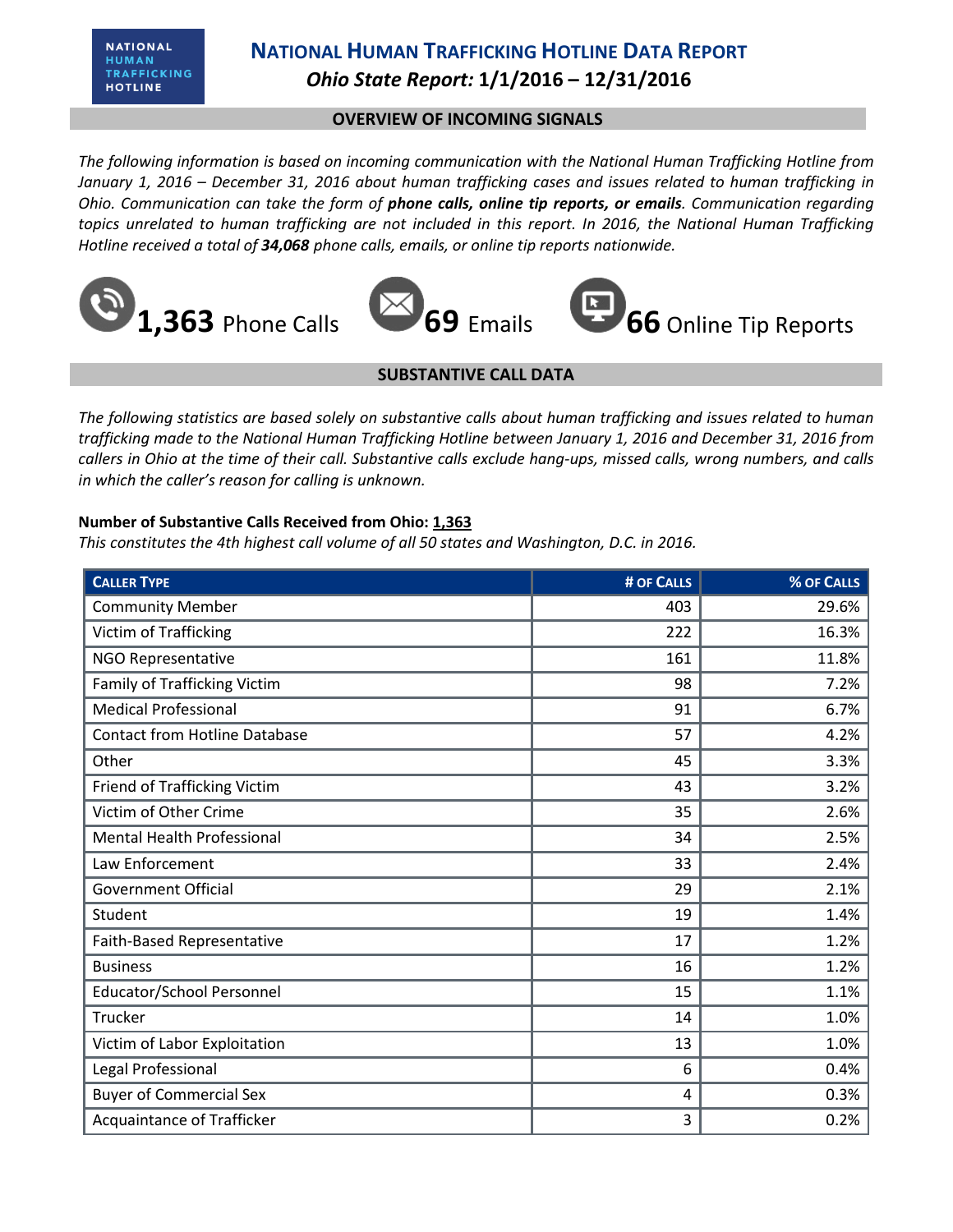| Not Specified                                               |       | $0.2\%$ । |
|-------------------------------------------------------------|-------|-----------|
| Caller Types Referenced Fewer than Three Times <sup>1</sup> |       | 0.1%∣     |
| <b>TOTAL # OF SUBSTANTIVE CALLS</b>                         | 1.363 | $100.0\%$ |

*<sup>1</sup>To protect the identity of the people we serve, the National Human Trafficking Hotline does not disclose exact statistics related to venues, industries, victim information or caller information referenced fewer than three times.* 

| <b>HOW CALLER FOUND THE NATIONAL HOTLINE</b> | # OF CALLS   | % OF CALLS |
|----------------------------------------------|--------------|------------|
| Internet-Web Search                          | 85           | 6.2%       |
| Referral                                     | 40           | 2.9%       |
| Word of Mouth                                | 11           | 0.8%       |
| Contact Involved in Case                     | 10           | 0.7%       |
| Other                                        | 9            | 0.7%       |
| Awareness Campaign                           | 8            | 0.6%       |
| DOS Know Your Rights Pamphlet                | 8            | 0.6%       |
| Conference/Training/Presentation             | 7            | 0.5%       |
| Pamphlet/Brochure/Leaflet                    | 7            | 0.5%       |
| 211/311                                      | 5            | 0.4%       |
| Billboard                                    | 2            | 0.1%       |
| Rescue and Restore Campaign                  | 2            | 0.1%       |
| <b>Other Media</b>                           | 1            | 0.1%       |
| Television                                   | $\mathbf{1}$ | 0.1%       |
| <b>UNICEF</b>                                | 1            | 0.1%       |
| Unknown                                      | 1166         | 85.5%      |
| <b>TOTAL # OF CALLS</b>                      | 1,363        | 100.0%     |

#### **HUMAN TRAFFICKING CASE DATA**

*Each request submitted to the hotline is evaluated for evidence of potential human trafficking. In Ohio, a total of 376 unique cases (incidents) of potential human trafficking were reported to the hotline.*

| <b>PRIMARY REASON FOR CONTACTING THE NATIONAL HOTLINE</b> | # OF CASES | <b>% OF CASES</b> |
|-----------------------------------------------------------|------------|-------------------|
| Report a Trafficking Tip                                  | 231        | 61.4%             |
| <b>Access Service Referrals</b>                           | 90         | 23.9%             |
| <b>Request Crisis Assistance</b>                          | 53         | 14.1%             |
| Request General Information <sup>2</sup>                  |            | 0.3%              |
| Request T&TA <sup>2</sup>                                 |            | 0.3%              |
| <b>TOTAL # OF CASES</b>                                   | 376        | 100.0%            |

*<sup>2</sup>Requests for general information are situations in which an individual who is aware of a specific situation of potential trafficking may contact the National Human Trafficking Hotline for general information about human trafficking or to learn more about services available to trafficking victims. Requests for T&TA (Training and Technical Assistance) are situations in*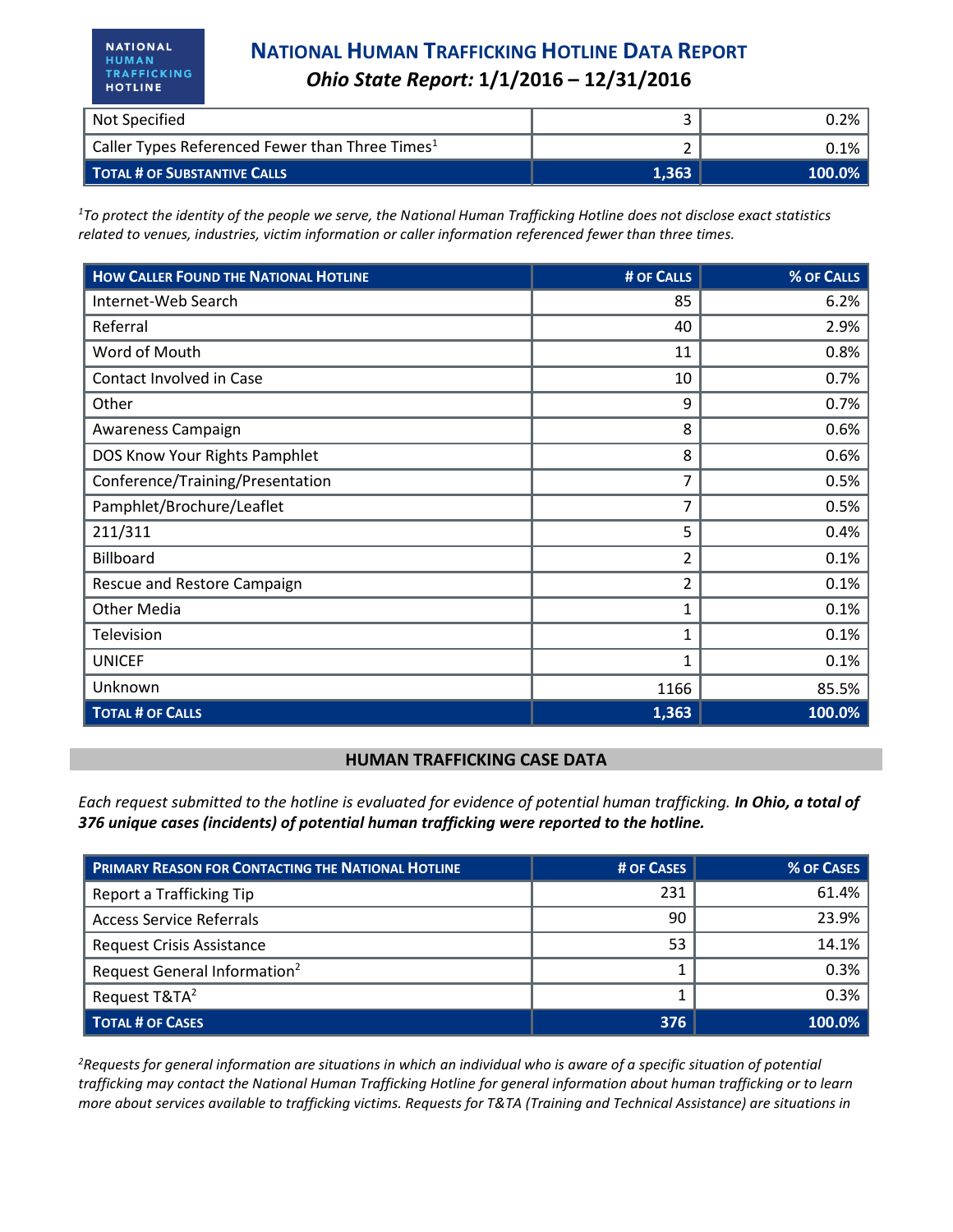*which service providers or law enforcement working with a victim of trafficking contact the National Hotline for technical assistance.* 

| <b>VENUE/INDUSTRY OF POTENTIAL TRAFFICKING</b>               | # OF CASES     | % OF CASES |
|--------------------------------------------------------------|----------------|------------|
| <b>Sex</b>                                                   | 277            | 73.7%      |
| Venue Not Specified                                          | 140            | 37.2%      |
| Hotel/Motel-Based                                            | 34             | 9.0%       |
| <b>Commercial Front Brothel</b>                              | 23             | 6.1%       |
| Street-Based                                                 | 18             | 4.8%       |
| <b>Residential Brothel</b>                                   | 17             | 4.5%       |
| Online Ad, Venue Unknown <sup>3</sup>                        | 16             | 4.3%       |
| <b>Escort/Delivery Service</b>                               | $\overline{7}$ | 1.9%       |
| <b>Truck Stop-Based</b>                                      | 5              | 1.3%       |
| Hostess/Strip Club                                           | 5              | 1.3%       |
| <b>Personal Sexual Servitude</b>                             | 5              | 1.3%       |
| Bar/Club-Based                                               | 3              | 0.8%       |
| Venues Referenced in Fewer than Three Cases <sup>4</sup>     | 4              | 1.1%       |
| Labor                                                        | 43             | 11.4%      |
| <b>Traveling Sales Crew</b>                                  | 11             | 2.9%       |
| <b>Health &amp; Beauty Services</b>                          | 5              | 1.3%       |
| <b>Restaurant/Food Service</b>                               | 5              | 1.3%       |
| <b>Industry Not Specified</b>                                | 4              | 1.1%       |
| <b>Domestic Work</b>                                         | 3              | 0.8%       |
| Agriculture/Farms                                            | 3              | 0.8%       |
| Industries Referenced in Fewer than Three Cases <sup>4</sup> | 12             | 3.2%       |
| <b>Sex and Labor</b>                                         | 16             | 4.3%       |
| Trafficking Type Not Specified <sup>5</sup>                  | 40             | 10.6%      |
| <b>TOTAL # OF POTENTIAL TRAFFICKING CASES</b>                | 376            | 100.0%     |

*<sup>3</sup>Online Ad, Venue Unknown cases typically involve reports of sex trafficking in which an individual is advertised for commercial sex online but the venue of the sex act is unknown or not specified.*

*<sup>4</sup>To protect the identity of the people we serve, the National Human Trafficking Hotline does not disclose exact statistics related to venues, industries, victim information or caller information referenced fewer than three times.* 

*<sup>5</sup>Cases where trafficking type is not specified typically occur when a law enforcement agent or service provider contacts the National Hotline for resources and referrals but does not disclose details about the trafficking situation due to confidentiality. This category also includes cases in which the person reporting the information references human trafficking but does not provide further detail regarding the presence of labor or commercial sex. These cases are often submitted to the National Hotline through anonymous online tip reports.*

| <b>VICTIM DEMOGRAPHICS<sup>6</sup> (LABOR TRAFFICKING CASES)</b> | # OF CASES | % OF CASES |
|------------------------------------------------------------------|------------|------------|
| Adults                                                           | 49         | 13.0%      |
| Minors                                                           |            | 3.2%       |
| Females                                                          | 41         | 10.9%      |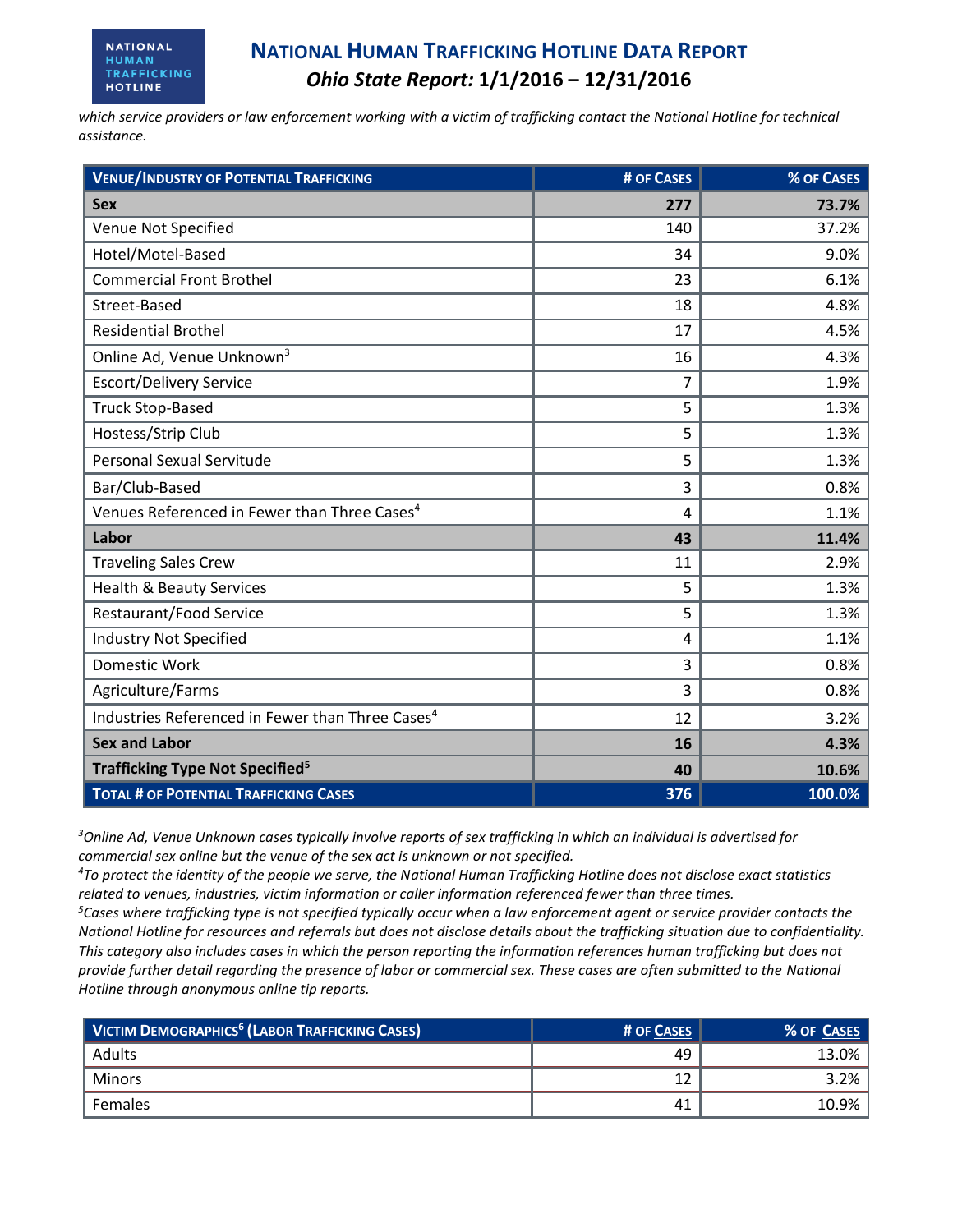| Males                                 | 25                            | 6.6%                        |
|---------------------------------------|-------------------------------|-----------------------------|
| <b>Transgender Females</b>            | Fewer than Three <sup>7</sup> | N/A                         |
| <b>Transgender Males</b>              | Fewer than Three <sup>7</sup> | N/A                         |
| Gender Non-Conforming Individuals     | Fewer than Three <sup>7</sup> | N/A                         |
| US Citizens/Legal Permanent Residents |                               | 5.6%                        |
| Foreign Nationals <sup>8</sup>        | 11                            | 2.9%                        |
|                                       |                               | NON-CUMULATIVE <sup>6</sup> |

*<sup>6</sup>These statistics are non-cumulative. Cases may involve multiple victims and include female, male, transgender and gender non-conforming individuals, foreign nationals and U.S. citizens, adults and minors. In some cases, demographic information is not reported. This table shows the number of cases referencing each demographic and not the number of individual victims. <sup>7</sup>To protect the identity of the people we serve, the National Human Trafficking Hotline does not disclose exact statistics related to venues, industries, victim information or caller information referenced fewer than three times. <sup>8</sup>A Foreign National in this data set is defined as any individual who is not currently a US Citizen or Legal Permanent Resident.* 

| VICTIM DEMOGRAPHICS <sup>9</sup> (SEX TRAFFICKING CASES) | # OF CASES                     | % OF CASES         |
|----------------------------------------------------------|--------------------------------|--------------------|
| <b>Adults</b>                                            | 215                            | 57.2%              |
| Minors                                                   | 79                             | 21.0%              |
| Females                                                  | 267                            | 71.0%              |
| Males                                                    | 11                             | 2.9%               |
| <b>Transgender Females</b>                               | 4                              | 1.1%               |
| <b>Transgender Males</b>                                 | Fewer than Three <sup>10</sup> | N/A                |
| Gender Non-Conforming Individuals                        | Fewer than Three <sup>10</sup> | N/A                |
| US Citizens/Legal Permanent Residents                    | 111                            | 29.5%              |
| Foreign Nationals <sup>11</sup>                          | 9                              | 2.4%               |
|                                                          |                                | <b>NON-CUMULAT</b> |

*<sup>9</sup>These statistics are non-cumulative. Cases may involve multiple victims and include female, male, transgender and gender non-conforming individuals, foreign nationals and U.S. citizens, adults and minors. In some cases, demographic information is not reported. This table shows the number of cases referencing each demographic and not the number of individual victims. <sup>10</sup>To protect the identity of the people we serve, the National Human Trafficking Hotline does not disclose exact statistics related to venues, industries, victim information or caller information referenced fewer than three times.* 

*11A Foreign National in this data set is defined as any individual who is not currently a US Citizen or Legal Permanent Resident.*